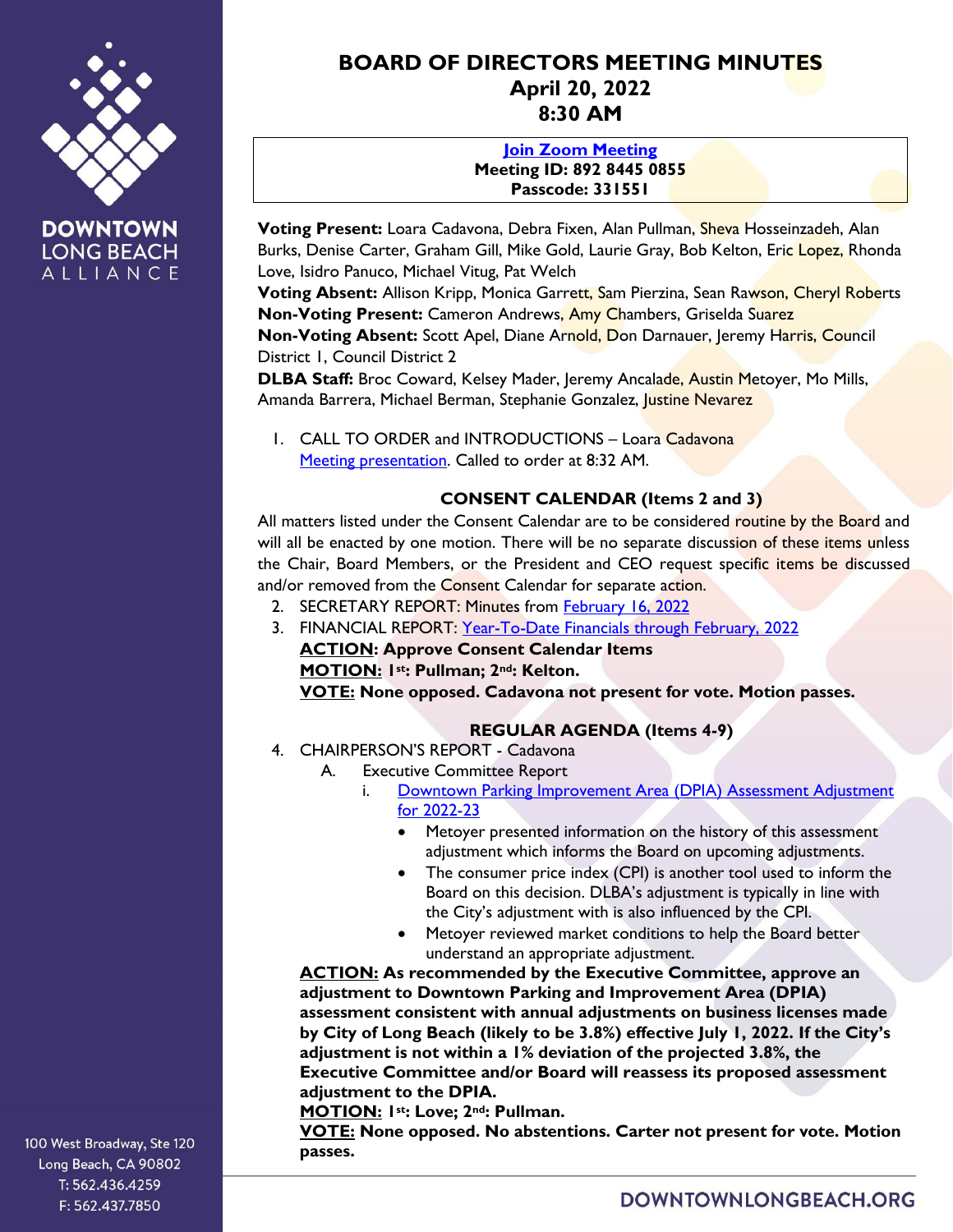## ii. [Property Based Improvement District \(PBID\) Assessment Adjustments for 2021-23](https://downtownlongbeach.org/wp-content/uploads/Action-Item-4Aii-PBID-Rate-Adjustment-21-22.pdf)

• Because the PBID is currently going through a renewal, no adjustment is being recommended. This is because within the renewal, cost of living adjustments have been accounted for as well as the additional programs and services that likely will be expanded in coming years.

**ACTION: As recommended by the Executive Committee, approve no action on the adjustment to the Property-Based Improvement District (PBID).**

**MOTION: 1st: Welch; 2nd: Kelton.**

## **VOTE: None opposed. No abstentions. Carter not present for vote. Motion passes.**

- iii. President/CEO Search Update Debra Fixen
	- a. New President/CEO Salary Range
		- Fixen updated the Board on outreach conducted by the recruiter, announcing that community surveys have gone out and that the profile has been posted.
		- Currently the recruiter is conducting outreach to different prospects
		- Cadavona and Coward noted that this profile is listed on DLBA's website. Fixen reminded the Board that it holds the responsibility to approve the final candidate.

**ACTION: As recommended by the Executive Committee, approve salary range \$190,000 - \$235,000 for New President/CEO.**

**MOTION: 1st: Kelton; 2nd: Carter.**

## **VOTE: None opposed. No abstentions. Gill not present for vote. Motion passes.**

- b. Final President/CEO Negotiations
	- Fixen explained that to quickly move this process forward, the Search Committee is asking for the Board's approval to appoint designees for negotiations with the final candidate.
	- Panuco and Fixen discussed the timeline, noting interviews are likely to take place in the next 45 to 60 days. It is the hope of the Search Committee to have candidates ready to present to the Board in June.

**ACTION: As recommended by the Executive Committee approve to Designate Current DLBA Board Chair, Chair-Elect, and Immediate Past-Chair to Negotiate Employment Agreement Terms (ie salary, at-will, optional relocation expenses, etc.) with the Final Candidate MOTION: 1st: Cater; 2nd: Panuco.** 

## **VOTE: None opposed. No abstentions. Gill not present for vote. Motion passes.**

- iv. Discussion Regarding Interim CEO (Gov. Code section 54957(b)(1))
	- The Search Committee has the option to place an interim CEO. Though there is a timeline set for a new President/CEO, if something unforeseen happens to delay this, the Committee reserves that right to fill this position temporarily.
- B. Governance Committee Report Debra Fixen
	- i. Review Governance Committee Bylaw Change Recommendations [Section 8.5\(a\)](https://downtownlongbeach.org/wp-content/uploads/Action-Report-4B-i-1.pdf)
		- Coward explained that this amendment is being proposed to eliminate a redundancy in regard to City representation on the Board.

#### **ACTION: Review to approve or revise Governance Committee's recommendation to amend Bylaw Section 8.5(a). (2/3 majority required)**

**MOTION: 1st: Welch; 2nd: Kelton.**

## **VOTE: None opposed. No abstentions. Gill not present for vote. Motion passes.**

- ii. Review Governance Committee Bylaw Change Recommendations [Section 8.6\(A\)](https://downtownlongbeach.org/wp-content/uploads/Action-Report-4B-ii-1.pdf)
	- Coward noted that the Bylaws currently specify that quorum can only be met in person. The proposed amendment will allow for the Board and Committees to meet virtually when allowed by local ordinances.

## **ACTION: Review to approve or revise Governance Committee's recommendation to amend Bylaw Section 8.6(A). (2/3 majority required)**

## **MOTION: 1st: Kelton; 2nd: Welch.**

**VOTE: None opposed. No abstentions. Gill not present for vote. Motion passes.**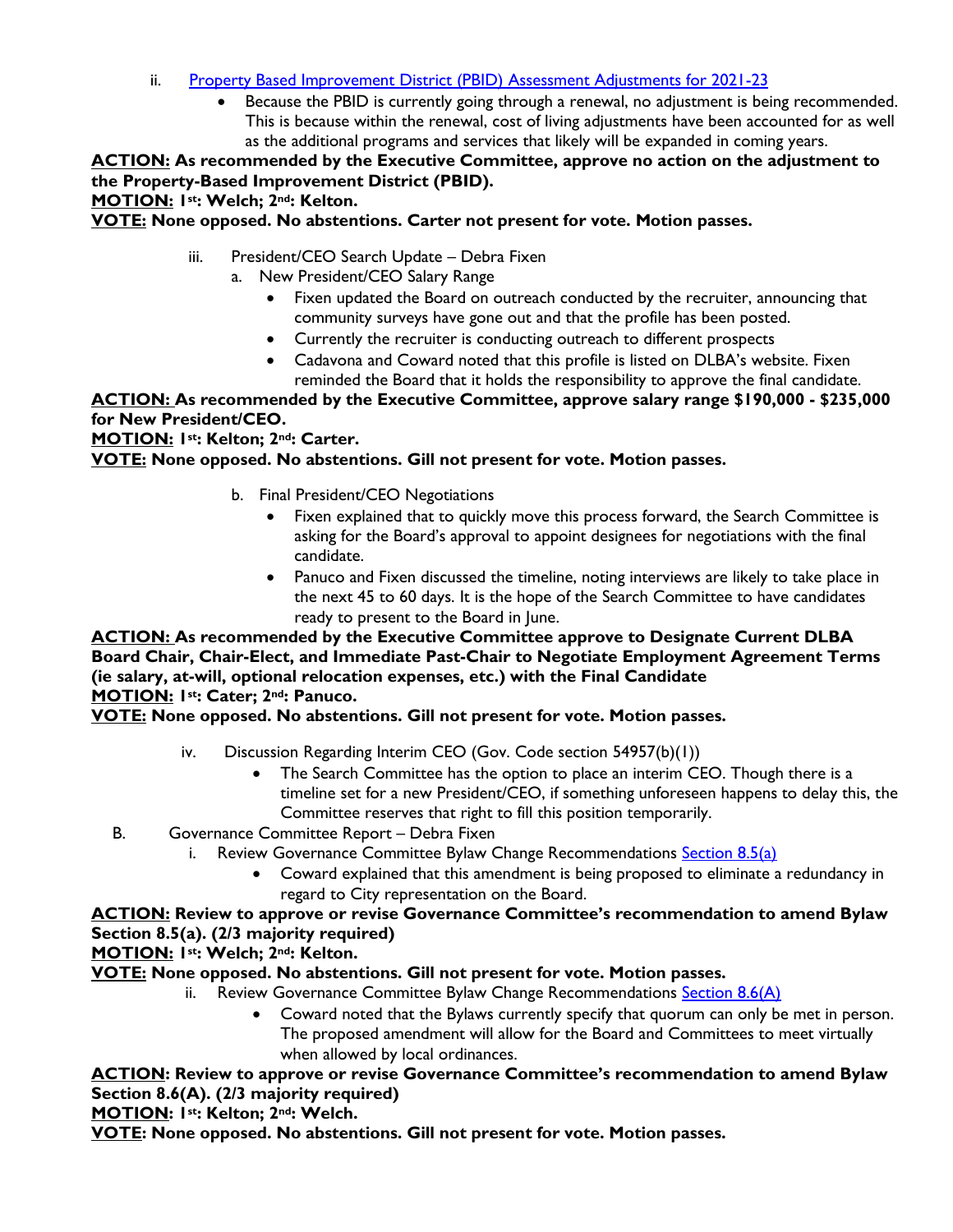- iii. Review Governance Committee Bylaw Change Recommendations [Section 8.5\(d\)](https://downtownlongbeach.org/wp-content/uploads/Action-Report-4B-iii.pdf)
	- Coward explained that the current Bylaws designate a residential seat to each Council District. Given the recent redistricting, this designation no longer accurately represents Downtown.
	- Instead these residential seats will be replaced with two new ones that split the Downtown district approximately by population (north and south).

**ACTION: Review to approve or revise Governance Committee's recommendation to amend Bylaw Section 8.5(d). (2/3 majority required) MOTION: 1st: Pullman; 2nd: Gold.**

**VOTE: None opposed. No abstentions. Gill & Carter not present for vote. Motion passes**

- iv. Board Seat Vacancies
	- a. PBID Premium (1)
	- b. Advisory (2)
- v. Committee Vacancies
	- a. Public Safety (1)
	- b. Special Events (1)
	- c. Market & Communications (1)
- 5. STAFF REPORT Broc Coward, COO
	- B. Brown Act & Assembly Bill 361 Compliance

**ACTION: Vote to authorize DLBA Board and its committees to conduct business via teleconferencing for the next 30 days in compliance with AB 361.**

## **MOTION: 1st: Kelton; 2nd: Welch.**

## **VOTE: None opposed. No abstentions. Gill & Carter not present for vote. Motion passes**

- C. DEIA Update Mo Mills
	- Mills announced the upcoming, in-person DEIA Steering Committee meeting scheduled for Friday, April 29th.
	- Mills worked with Metoyer and other staff members to gather partners throughout the community to participate in this effort.
- D. PBID Renewal Update Austin Metoyer
	- Metoyer announced that DLBA reached its petition goal of 50% +1 three days ahead of the target deadline. This triggers the beginning of the ballot phase.
	- DLBA is working with the City to schedule a Council date for the Resolution of Intention (ROI). Originally expected to happen in April, it likely will take place in May.
- E. Discussion Regarding Recommendations for Proposed Compensation and Retention Strategies for DLBA Staff Members
	- Cadavona emphasized the value that the Board sees in staff and recognizes their hard work.
	- Coward reviewed some of the benefits DLBA staff receives which includes but is not limited to two health care options, a maximum annual adjustment compensation, remote work schedules, and a market rate analysis. In addition to these items Coward is looking into a retention bonus.
- F. Misc. Updates
	- Coward announced a Public Records Request from a law firm in Downtown requesting information regarding the DPIA, its assessments and the methodology on those assessments.
	- The information has been provided to the law firm and DLBA now awaits further direction, if any.
- 6. OLD BUSINESS
- 7. NEW BUSINESS
- 8. PUBLIC COMMENTS (three minutes on all non-agenda items)
- 9. ADJOURNMENT Adjourned at 9:48 AM.